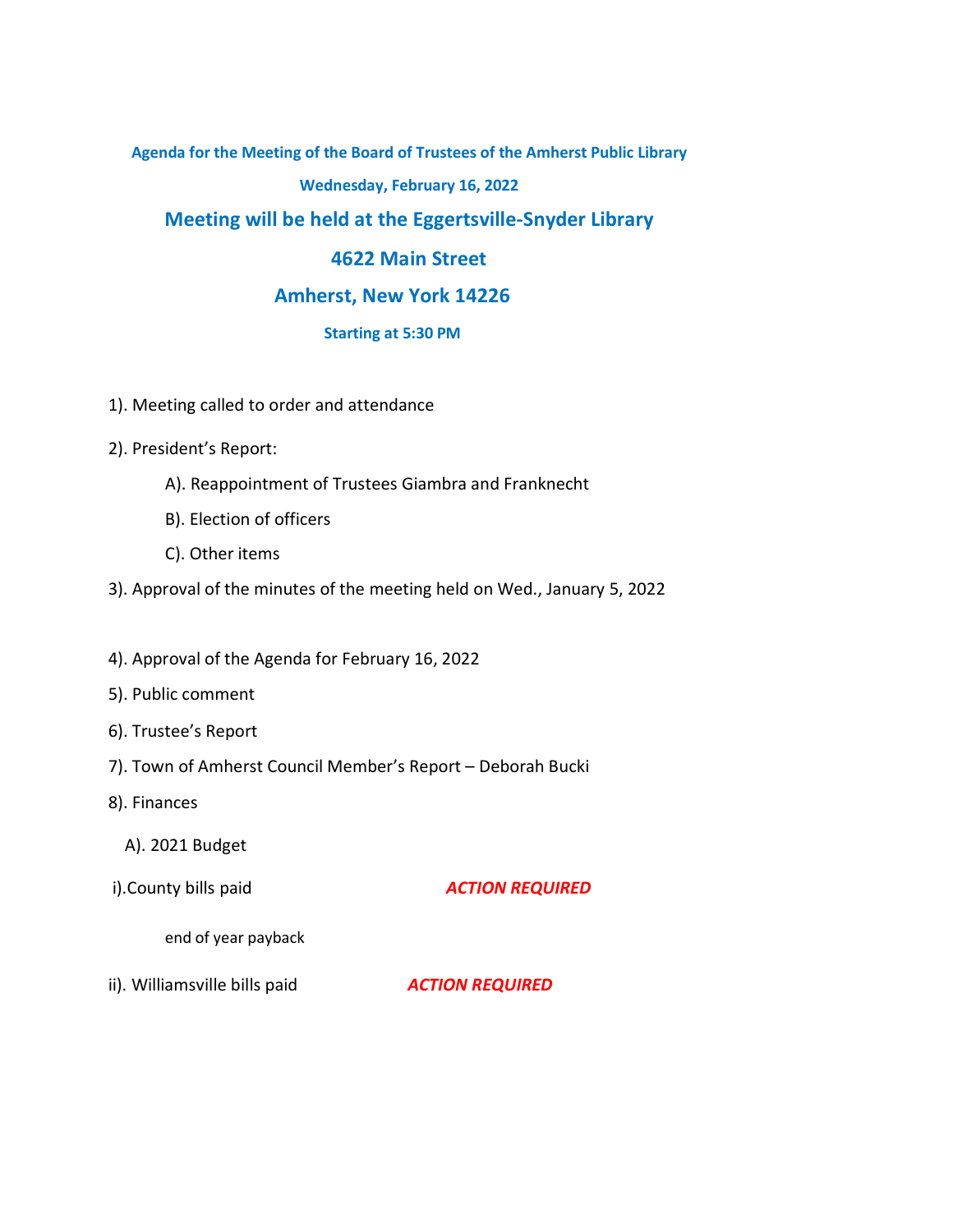### iii). Other bills Paid **ACTION REQUIRED**

- B). Town of Amherst Budget
- C). Banking Balances
- D). 2022 Budget

#### 9). Main Library at Audubon Expansion Project

- A). Update
- B). Existing carpet and flooring
- C). Contract for Interior Designers
- D). Mold Issue
- E). Existing interior

## 10). Director's Report

A). Covid – mask

# B). Winter/spring student volunteers Amherst Central and Williamsville Central

## 11). Buildings

- A). Williamsville Ice
- B). Clearfield heat

### 12). Unfinished Business

- A). Covid Vaccination requirements
- B). TV raffle update
- 13). New Business